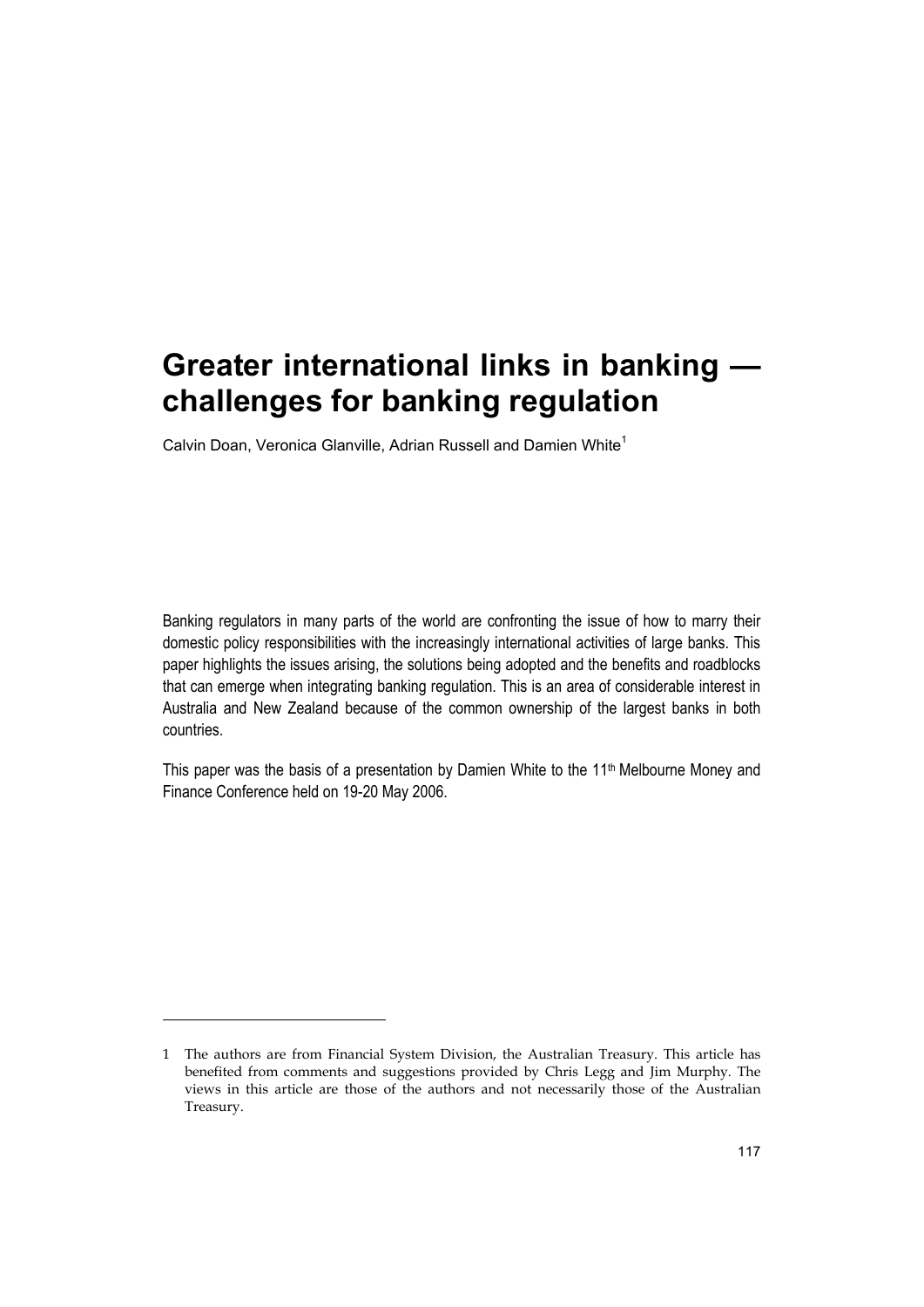# Introduction

A major issue being faced by banking regulators in many parts of the world is how to marry their domestic policy responsibilities with the increasingly international activities of large banks.

In common with most industries, retail banking began as a primarily domestic activity. Banking regulation for the most part also grew with a domestic focus — principally protecting domestic depositors and maintaining domestic financial stability. Often this regulation contained strict rules governing — and in many cases essentially banning foreign entry to banking systems.

However, over time, there has emerged increasing international integration in the banking industry. In some cases this has been aided by governments recognising the benefits of competition in banking and liberalising entry into their domestic markets. And, most recently, banks 'offshoring' functions has created further internationalisation within banks — even in those that only offer services in a single country.

While this has been occurring, most countries have retained a strong domestic focus in their prudential regulation. As a result, some pressures have arisen in the domestic regulation of banks and in how best to maintain domestic financial stability as risks from banks based in, or with operations in, other countries increase. The challenge is, how can we benefit from the efficiencies in the banking sector that arise from international trade in financial services and capital flows while still maintaining the appropriate level of safety in the domestic banking system? Another way of putting this is that it is not simply sufficient to open your borders; you must also examine how your domestic regulatory frameworks interact with those of other countries.

Over the last few years, this issue has generated considerable interest and work in Australia — both in government and in the major banks — because of the common ownership of the largest banks in Australia and New Zealand. But Australia and New Zealand are not alone in having to confront these issues, with the European Union (EU) in particular attempting to integrate the regulation of its member countries.

This paper highlights the issues that countries, especially Australia and New Zealand, are considering and the benefits that can arise when integrating their banking regulation. Hopefully these issues stimulate debate about how regulation and banking might evolve across borders to generate economic benefits for countries while protecting them from financial sector vulnerabilities.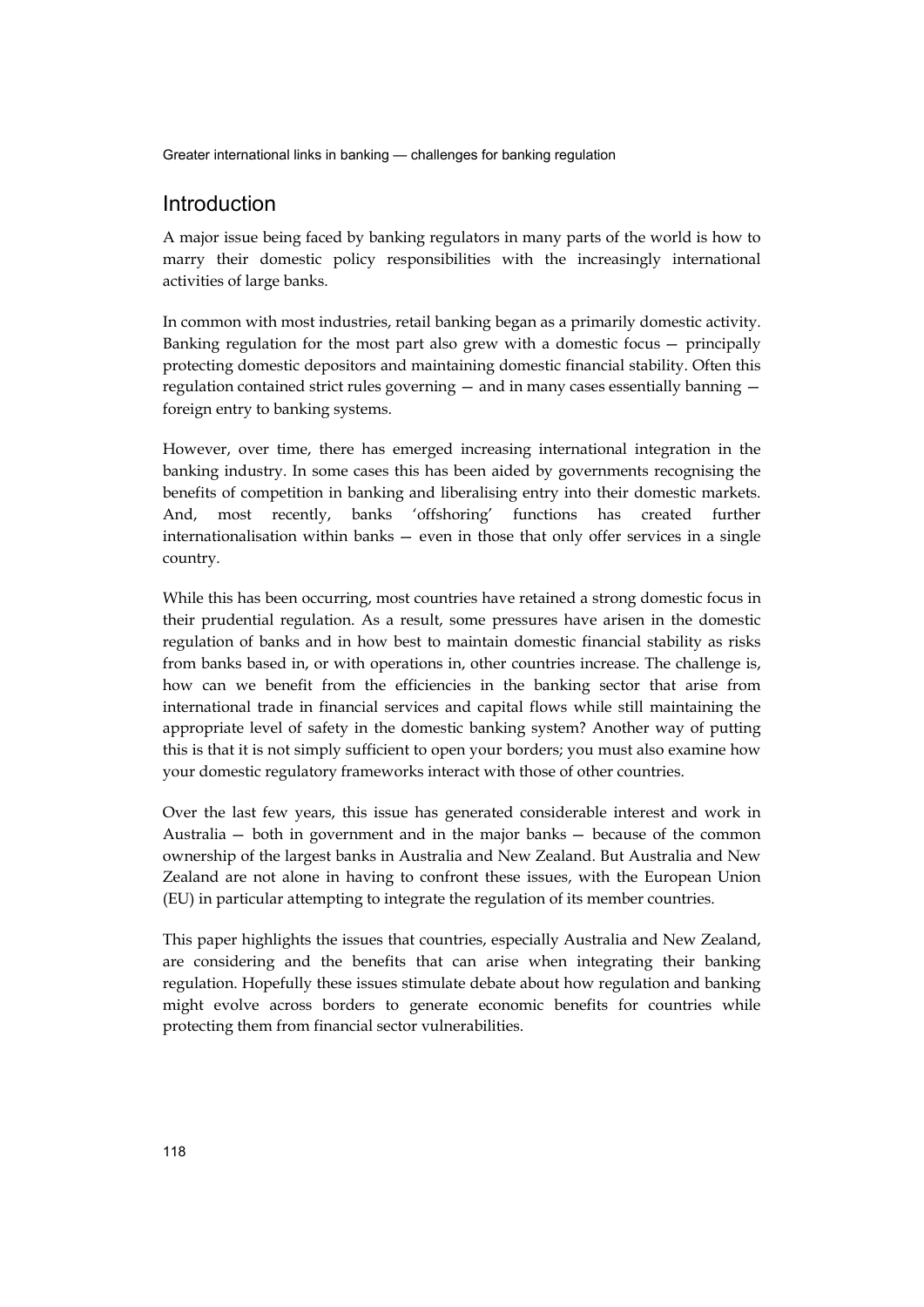## A short history of modern Australian banking regulation

Modern banking regulation in Australia essentially began with the introduction of banking legislation in 1945 that introduced strict quantitative and qualitative controls, interest rate controls and lending directives. 'In addition the system was not open to foreign bank entry and offshore transactions.'2

Over the intervening decades Australian banking regulation has moved away from such quantitative rules towards a system of risk-based regulation. This has recognised that overly constrictive regulation inhibits competition, innovation and efficiency and that allowing financial institutions more freedom, while still managing risks, benefits the whole economy. In the process, regulation to address financial stability has become increasingly concerned with cross-border issues.

Liberalisation started with some tentative reform in the 1970s, with more substantial reform following the Campbell Inquiry in 1979. Reform was aimed at improving efficiency and stability in the tightly controlled banking sector, which in the 1960s and 1970s had lost market share to less regulated non-bank financial intermediaries. By the mid-1980s interest rate controls and credit directives had been removed and the licensing of foreign banks had been introduced. Foreign banks were initially only allowed to operate as local subsidiaries of their foreign parents. Foreign branch operations were allowed following a further relaxation of the regulations in 1992.

While Australia has substantially opened up its banking sector to foreign entrants, we maintain different regulation of foreign bank subsidiaries and branches in our market because of the 'depositor preference' rules in the *Banking Act 1959*. Depositor preference requires Australian incorporated banks, including local subsidiaries of foreign banks, to hold sufficient assets in Australia to meet deposit liabilities in Australia in the event of failure. It is difficult to apply depositor preference to foreign bank branches, as they are not separable from their parent, so they face restrictions on retail deposit taking to protect Australian depositors.

Financial deregulation in the 1970s and 1980s facilitated significant change in Australia's financial system over the next decade, with a large increase in banking assets and the development of new products, some of which were complex and risky. The trend towards product proliferation and the blurring of traditional institutional boundaries created new risks and challenges for regulators and again gave impetus for further reform of the regulatory system.

The *1997 Financial System Inquiry Final Report* — or Wallis Report — was largely a response to these market trends. Following the release of this report, our current

j

<sup>2</sup> Edey and Gray (1996).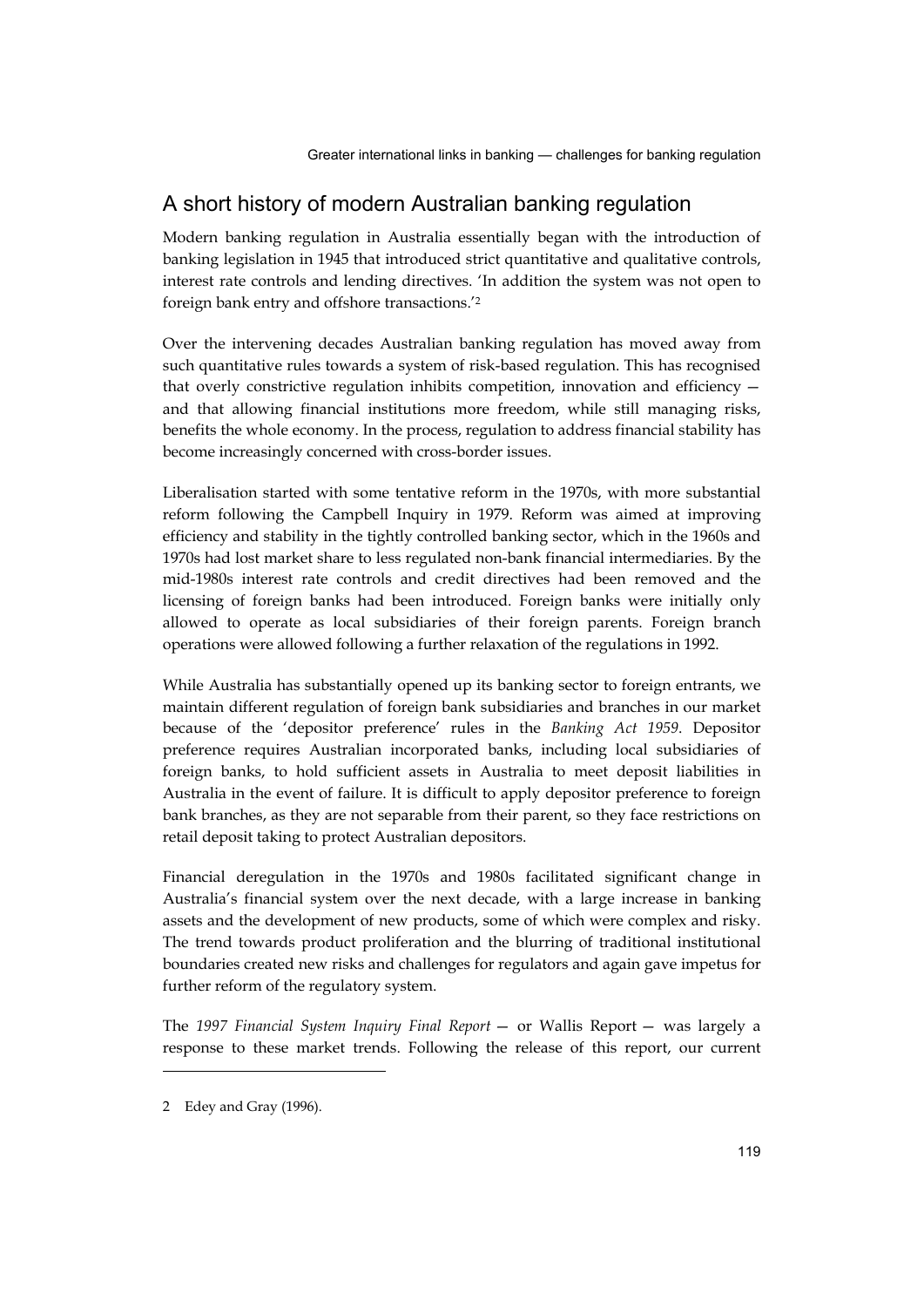risk-based functional approach to financial sector regulation was adopted. A functional approach to regulation attempts to achieve greater stability while ensuring competitive neutrality between different types of institutions, including the local operations of foreign institutions, offering products and services with similar characteristics.

There continues to be increased operation of banks across borders, exemplified by the operations of Australian banks in New Zealand. The challenge again posed is ensuring that any regulatory reform allows improvements in the efficiency and competitiveness of the marketplace without exposing the banking sector and economy to excessive risks.

# Regulatory responses around the globe

The increased development of cross-border banking brings new dimensions to the issues facing governments and regulators in regulating banks. The questions expand from simply how to get the best outcome for your country to include: will foreign regulators' actions affect us; could we meet our domestic responsibilities and get the best outcome for two or more countries by choosing a different course of action; and how much reliance can be placed on systems and infrastructure located in other jurisdictions?

There have been a variety of responses.

#### Basel Committee on Banking Supervision

An early response was the setting-up in 1974 of the Basel Committee on Banking Supervision by the G-10 countries' central banks following serious disturbances in international currency and banking markets. Initially it discussed international cooperation to close gaps in the supervisory net. Gradually it has moved on to improving international supervisory standards by issuing core principles for banking supervision and developing a consistent capital adequacy framework.

The core principles address supervision of international banks with the aim that the local and foreign operations of international banks are sufficiently supervised by the home-country and host-country regulators in a consolidated fashion, while ensuring the compliance costs that could result from being supervised by multiple regulators are minimised.

The Basel Capital Accord aims to create convergence in international capital adequacy requirements. The Committee considered that this would strengthen the stability of the international banking system and remove competitive inequality arising from differences in national capital requirements.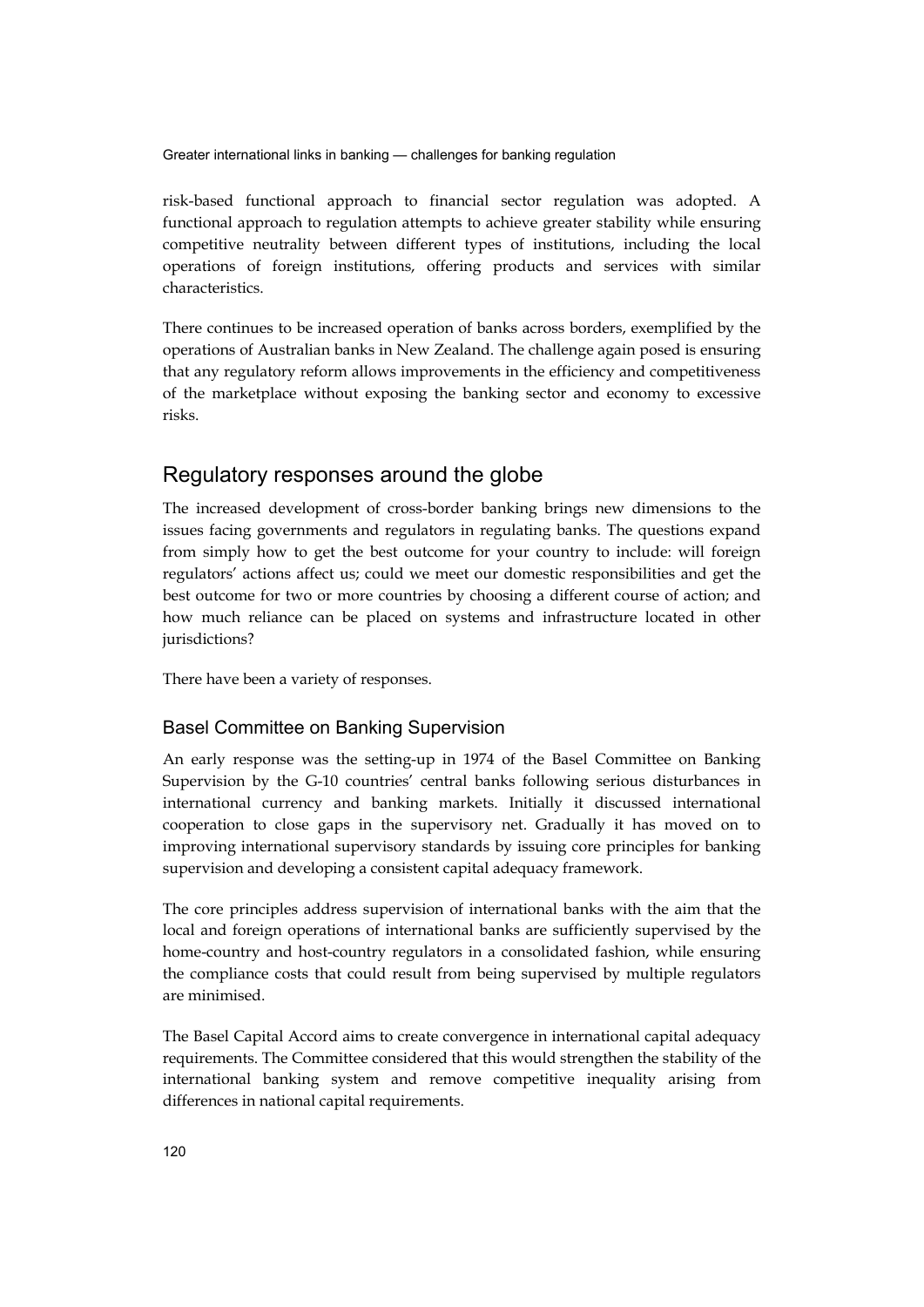#### Memorandums of understanding between regulators

Another response, which has been developed by regulators dealing with cross-border issues, is the use of practical expressions of intent in the form of memorandums of understanding (MOUs) with other regulators. These MOUs generally set out the responsibilities of different supervisors and contain protocols for effective information sharing and, more recently, cover responsibilities in a crisis situation.

Home regulators with banks which engage in cross-border activities often sign MOUs with host regulators in countries where the banks have significant operations. An example from Europe is the Austrian Financial Market Authority, which has signed a number of MOUs to ensure that it can supervise internationally operating Austrian banks on a consolidated basis.

In 2003, the central banks of Denmark, Finland, Iceland, Norway and Sweden entered a MOU on financial crisis management. It applies to any bank domiciled in a Nordic country that has cross-border establishments in other Nordic countries. In 2004, an additional, more specific MOU was signed on cross-border cooperation in the supervision of Nordea Banking Group, which is domiciled in Sweden and ranks between the first- and third-largest bank in each of the Nordic countries. The key motivation is that a decision by one central bank in a crisis situation will have important implications for other Nordic central banks.

All EU banking supervisors are also party to two EU-wide MOUs, signed in 2003 and 2005, which set out guiding principles for cooperation in crisis situations.

In Australia, in the last few years the Australian Prudential Regulation Authority (APRA) has entered into MOUs with the prudential regulators of New Zealand, the UK, Hong Kong, China, Germany, the USA and the Netherlands to assist with current or potential cross-border banking issues.

#### Legislative frameworks

The use of MOUs is a welcome development but regulators themselves can only do so much unless there are regulatory frameworks that facilitate cross-border coordination. This is usually the province of governments.

The EU is at the forefront of this issue as it is trying to integrate its member nations. The single banking market has been in place since 1993. The approach adopted involves three pillars:

harmonisation of particular regulatory laws and practices;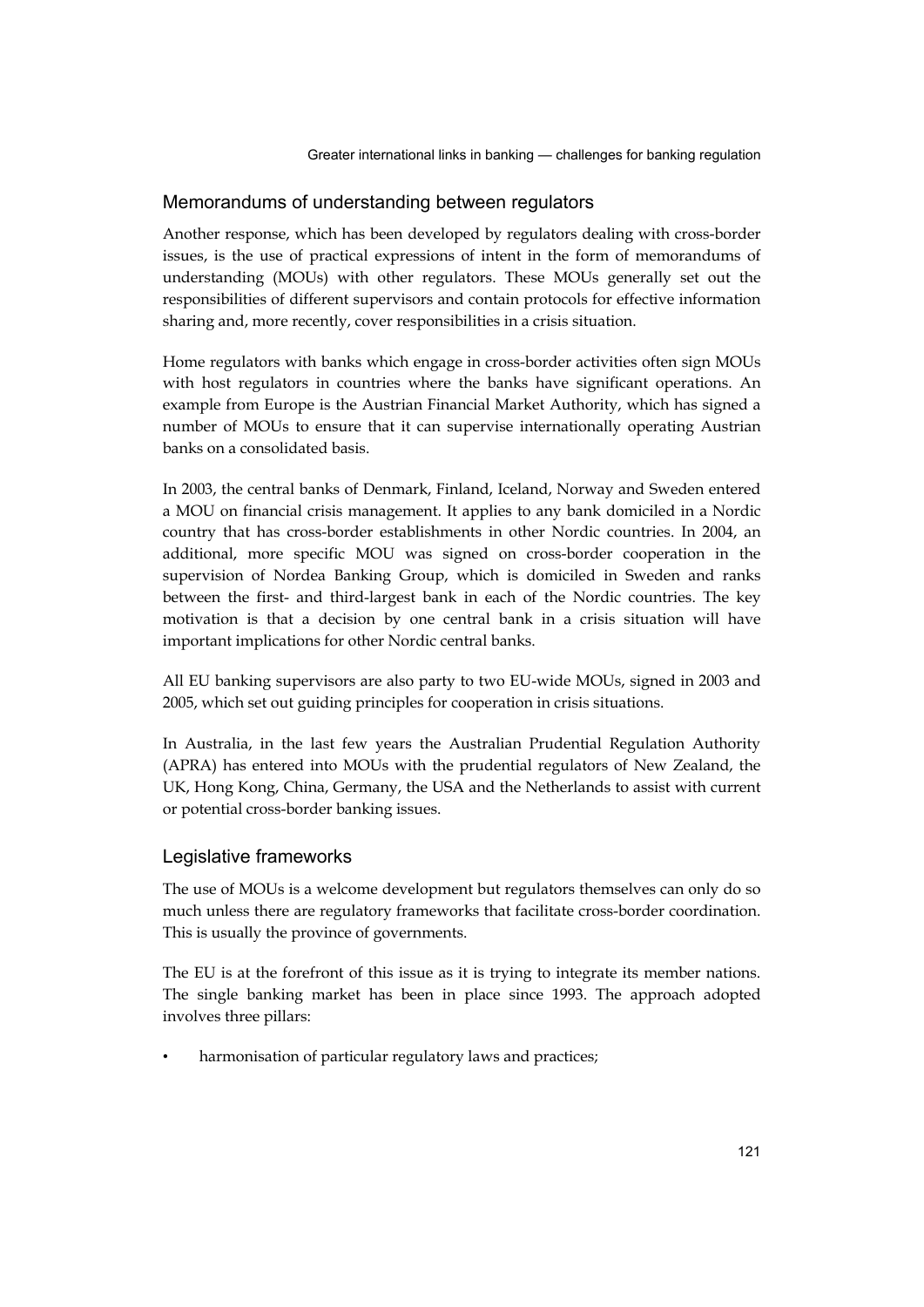- home-country control of banks, reinforced through cooperation between national regulators — which means that a bank operating as a branch in other member states will be supervised by the regulator in the country of origin; and
- mutual recognition by national supervisors of the rules and regulations in the countries of origin of foreign bank branches operating in their territory.

The single banking market makes possible the granting of a single licence recognised throughout the EU. This allows credit institutions to set up branches and offer services throughout the EU and to compete on an equal footing.

The EU Financial Services Action Plan was set up in 1999 to provide a framework for progress to a single economic market in financial services. But continuing differences in approaches in different nations have led to concerns that there is still significant work to be done to reduce the regulatory burden faced by banks operating across borders within the EU (further information is provided in the box below).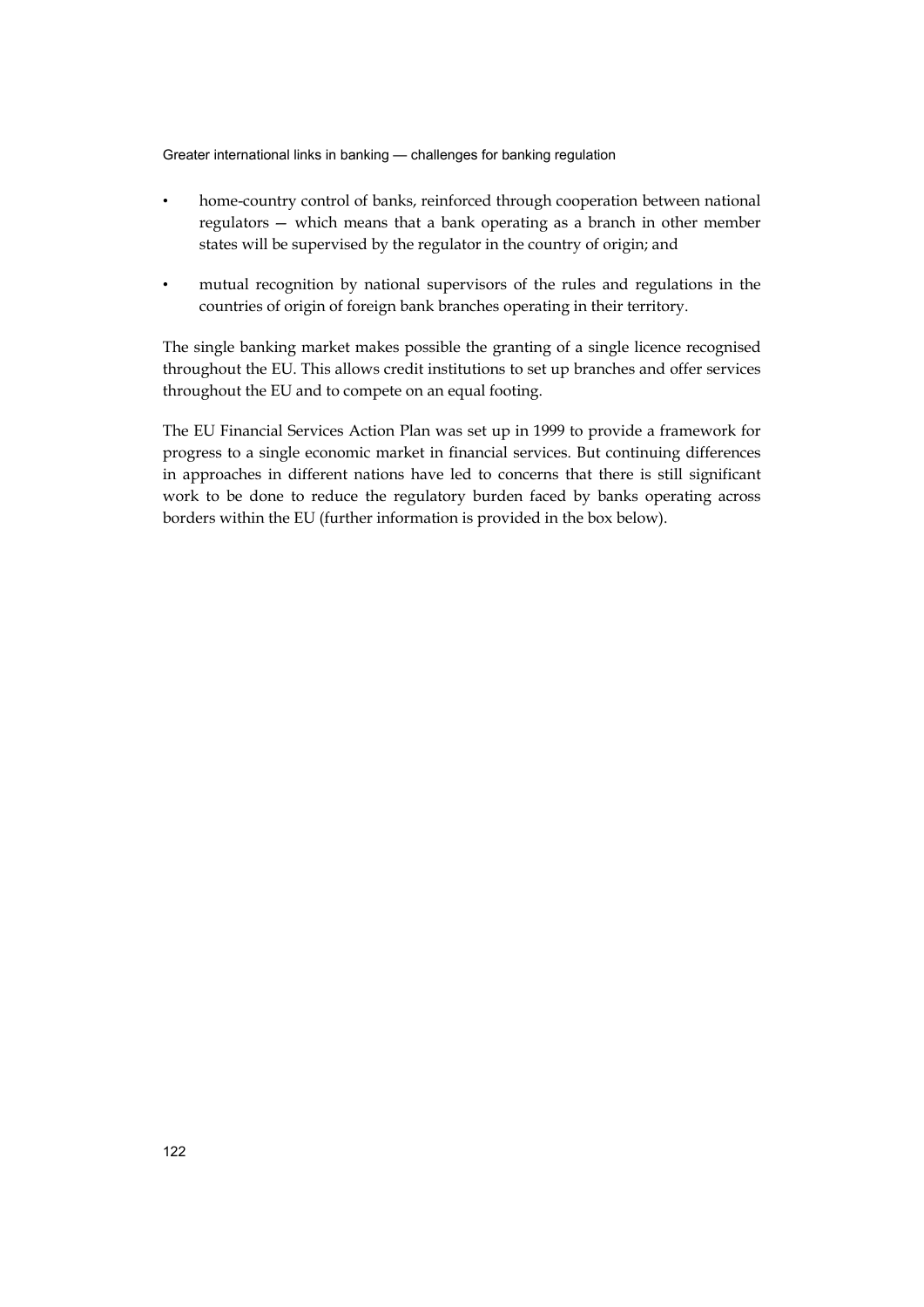#### **European Union Financial Services Action Plan**

The Financial Services Action Plan was set up in 1999 to provide a framework for progress to a single economic market in financial services and to provide impetus for EU member nations to implement the measures required to do so. The Action Plan was largely completed by its 2004 deadline, with 39 of its 42 measures having been adopted and the others being well advanced.

While significant progress has been made, difficulties have arisen that generally stem from the different starting points of member nations — nations had different traditions and approaches to banking supervision — and from differing national implementation of EU Directives. In the majority of cases, implementation of the Action Plan via directives rather than regulations has allowed for these variations in national adoption. An additional problem has been the failure of some directives to be incorporated into national law by all 25 member nations. By late 2005 only five measures had been incorporated by all member countries.

While complete harmonisation is unlikely to occur in the foreseeable future, there have been attempts by organisations such as the Committee of European Banking Supervisors to improve levels of harmonisation. The Committee has been issuing guidelines to achieve better alignment of supervisory practices and to improve information sharing and cooperation between supervisory agencies. The development of training and staff exchange programmes to create a more integrated supervisory culture has also been proposed.

The Committee views the implementation of the recently issued Capital Requirements Directive, which transposes the Basel II capital adequacy framework into EU law, as an important opportunity to improve convergence of standards and day-to-day practices in member nations.

## The Australian and New Zealand response

Australia and New Zealand have also been tackling this issue over the last few years. The Australian and New Zealand banking markets are among the most highly integrated in the world — partly because of New Zealand's liberal policy towards foreign ownership of banks. Around 85 per cent of New Zealand bank assets are Australian-owned and New Zealand assets comprise around 15 per cent of the total assets of Australian banks. Some banks share systems across their Australian and New Zealand businesses. The same four banks are large and important in both countries.

The regulators, APRA and the Reserve Bank of New Zealand (RBNZ), have entered into formal and informal arrangements to enhance working relationships and cooperation. These arrangements include an MOU, a Terms of Engagement on the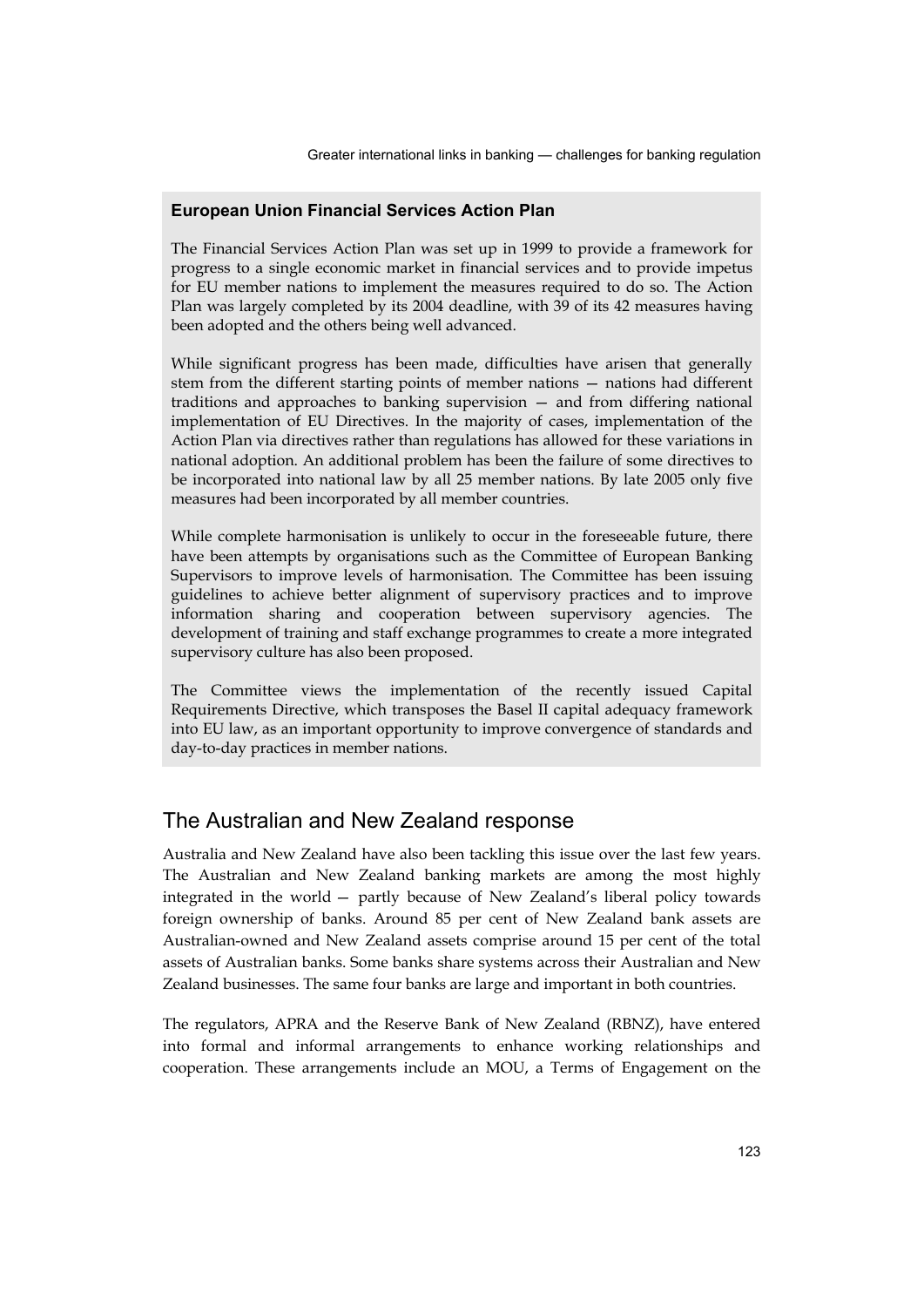implementation of Basel II and regular meetings. However, the need for change in the regulatory framework to better reflect the level of integration has been identified.

In 2004, the Australian and New Zealand Governments announced their desire to move beyond a free trade relationship, and take steps towards a single economic market. In the area of banking services, the near-term objective is to achieve a 'seamless regulatory environment'. This objective is important both for financial stability and efficiency reasons.

From a financial stability perspective, the actions of one supervisor may have implications in the other country which need to be considered. In addition, due to the high level of commercial integration, the fallout from any financial difficulties in the four major banks is unlikely to be confined to a single country — even if it originates in one country.

From an efficiency perspective, minimising regulatory compliance costs and inefficiencies has direct benefits for banks, consumers and investors. In addition, allowing banks to choose an optimal structure and operate efficiently is important if they are to remain competitive in an increasingly global financial services environment.

In light of the single economic market objective, the Australian Treasurer and New Zealand Finance Minister established the Trans-Tasman Council on Banking Supervision to promote a joint approach to banking supervision that delivers a seamless regulatory environment in banking services. The Council's aim is to facilitate the integration of the two markets to the greatest extent possible, while maintaining the safety, stability and efficiency of both financial systems and recognising that we are two sovereign nations.

In the first instance, the Council was asked to report on legislative changes that may be required to ensure that APRA and the RBNZ can support each other in the performance of their current regulatory responsibilities. The Council's terms of reference also require it to:

- enhance cooperation on the supervision of trans-Tasman banks and information sharing between respective supervisors;
- promote and review regular trans-Tasman crisis response preparedness relating to events that involve banks that are common to both countries; and
- guide the development of policy advice to both governments, underpinned by the principles of policy harmonisation, mutual recognition and trans-Tasman coordination.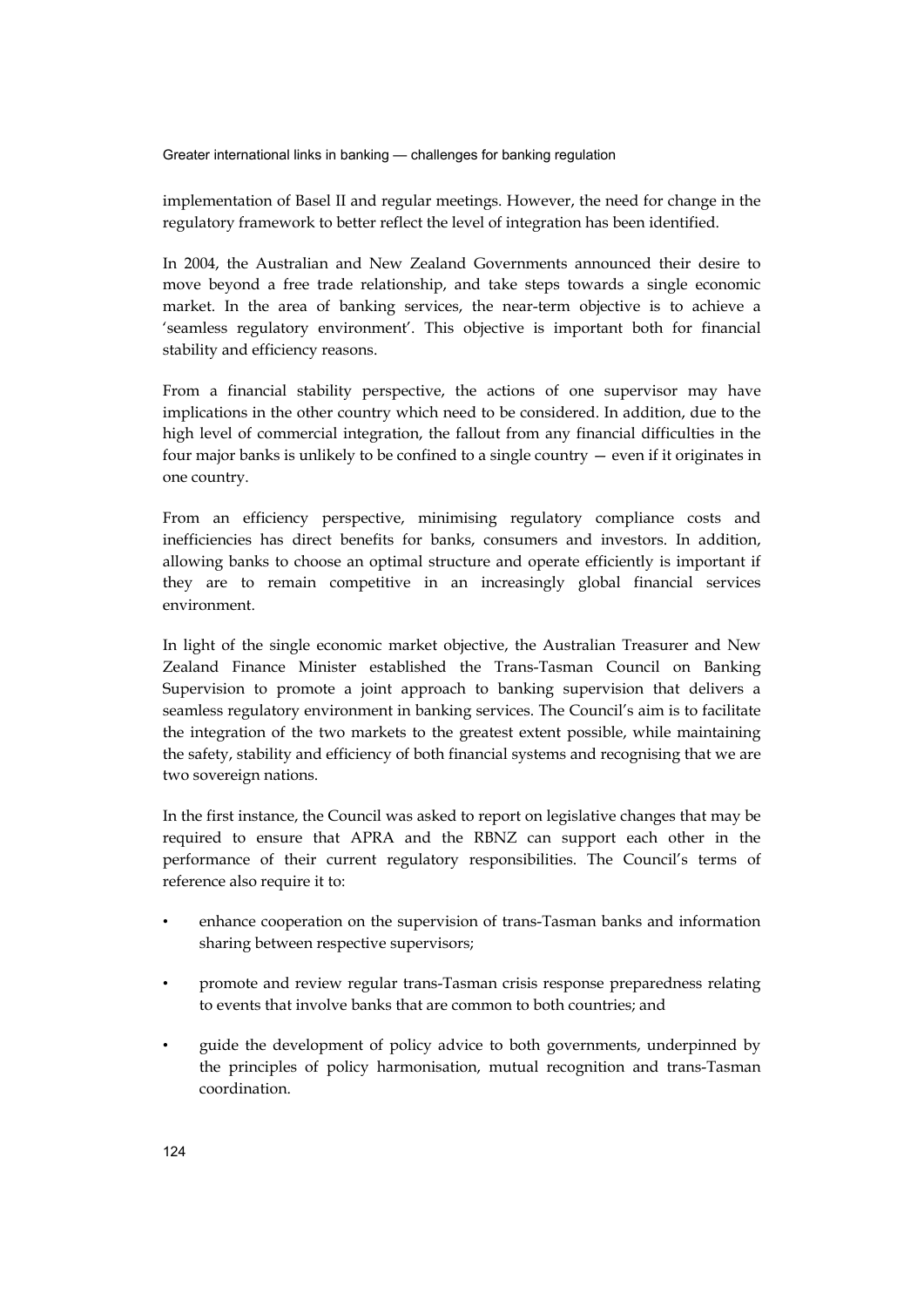At their annual bilateral meeting in February 2006, the Australian Treasurer and New Zealand Finance Minister announced that both governments had agreed to legislate the changes recommended by the Council.3

These legislative changes will ensure that APRA and the RBNZ can support each other in the performance of their statutory prudential responsibilities and, wherever reasonably possible, avoid actions that could have a detrimental effect on financial system stability in the other country. APRA and the RBNZ will also be required to consult each other on these matters.

The legislative proposals are a first step in creating a regulatory framework that better reflects the high degree of interdependence of our banking markets and will facilitate coordination beyond what can be achieved through mechanisms such as MOUs. The proposals do not aim to align the regulatory objectives, rules and approaches but rather allow the two countries' regulatory frameworks and regulators to operate with fewer points of potential friction (and have ironed out the most pressing issues in this regard). In addition, we have recognised that requiring each country's supervisor to explicitly consider what impact its actions have 'across the Tasman' can maintain or even enhance safety and stability, while allowing more efficient banking outcomes.

One such example is in relation to IT systems in banks. In a situation where a bank is in financial difficulty, regulators need access to the bank's systems to gain sufficient information on which to base decisions and, possibly, to implement the agreed course of action. It may be less costly, because of economies of scale, for each of the four major banks to run a single system from one site to support both its Australian and New Zealand operations. But this can create uncertainties for one regulator  $-$  as the systems are in a different jurisdiction, will they be assured access to them in a crisis? (This is an issue with any offshoring arrangement.) The legislation aims to provide comfort to both regulators that the other will not unduly interfere in the provision of centralised services to banks in the other country. Consequently, the regulators will be able to afford the banks greater flexibility in how they structure their businesses within the trans-Tasman market, which is expected to bring compliance cost reductions and efficiency benefits.

-

<sup>3</sup> In Australia these changes are being progressed through the Financial Sector Legislation Amendment (Trans-Tasman Banking Supervision) Bill 2006, which was introduced into Parliament on 14 September 2006. Mirror legislation is also progressing through New Zealand's Parliament.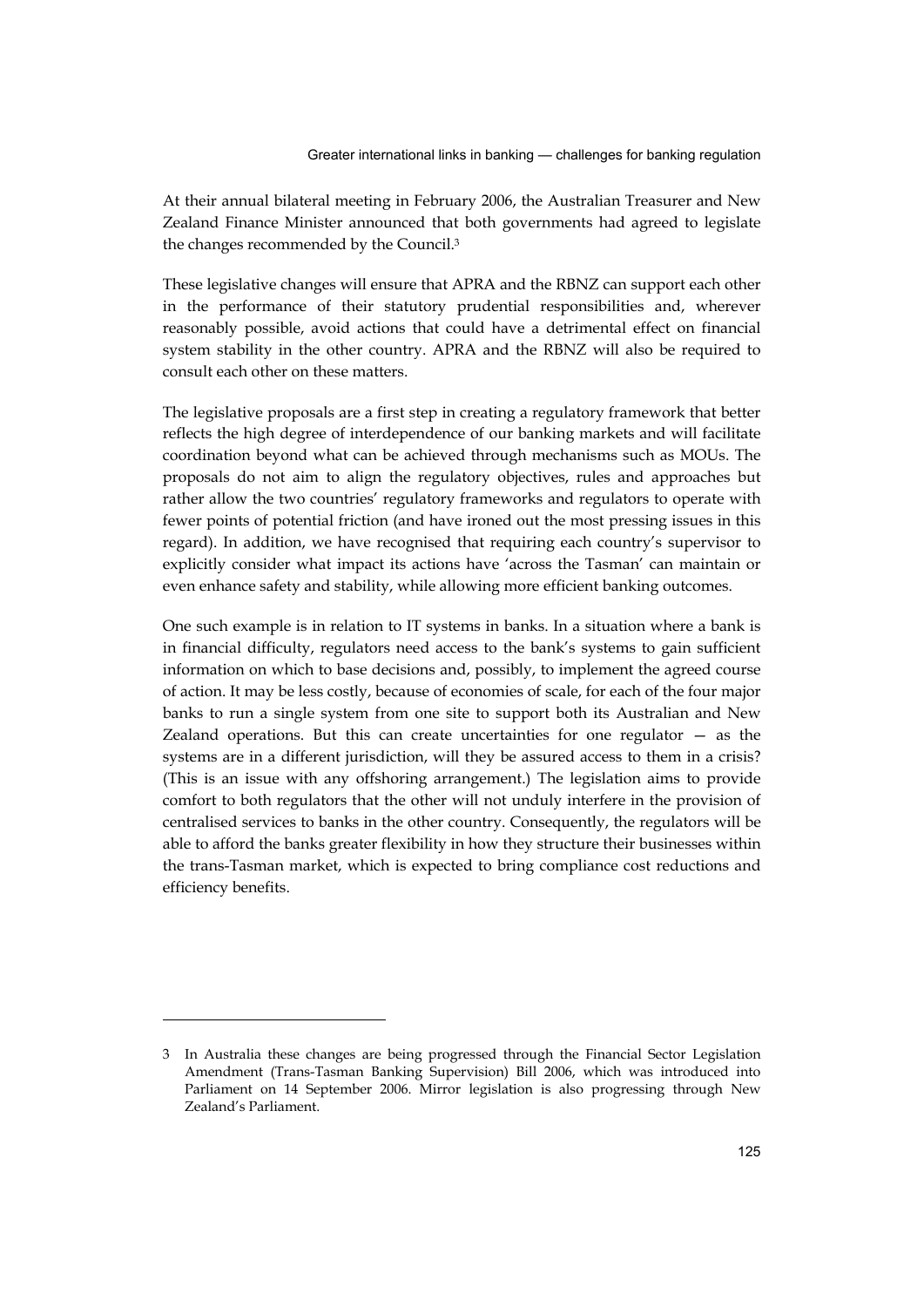# The future of cross-border banking supervision

A number of mechanisms are being developed to promote convergence of regulation and cooperation in cross-border supervision. But in many ways the world is still in the early stages of deciding how best to achieve the balance between allowing banks more freedom to operate internationally and maintaining safety and stability.

The approaches taken to date tend to emphasise harmonised minimum standards and coordination and cooperation between national supervisors. The Basel Committee has high-level principles relating to cross-border supervision. The EU model has harmonisation of certain rules and mutual recognition while maintaining separate country supervisors. The Nordic supervisory authorities have established protocols for cross-border crisis management. The trans-Tasman model is promoting coordination between APRA and the RBNZ but still allows for different regulatory frameworks and rules.

These are all significant steps towards addressing cross-border supervisory issues and will generate real benefits for the banking industry, consumers and regulators. But is it possible to achieve greater efficiency gains and promote greater safety and stability? If this is our goal, there are a number of difficult issues to address and significant hurdles to negotiate. It will be how these issues and hurdles are resolved, including the weighing-up of benefits and costs, that will determine the future path of regulation and the banking business environment.

#### International standards and codes

In recent times, significant effort has been devoted to the adoption and implementation of international standards. Many of the international standards have been adopted by the IMF and World Bank, which measure countries against them as part of their regular assessments. Australia has been a participant in and supporter of this process. These standards have an important influence on harmonising cross-border regulation.

In Treasury, we have begun thinking about two high-level issues relating to ensuring that international standards are of the best quality possible.

The first is, how appropriate are the processes and mechanisms for setting international standards?

A number of international standards — including the Basel Core Principles and capital accord — have been developed by international committees of national regulators. In many cases these committees were formed to consider a small number of specific issues and from that grew into a role in developing and promulgating standards to their members and other similar organisations. These committees clearly have expert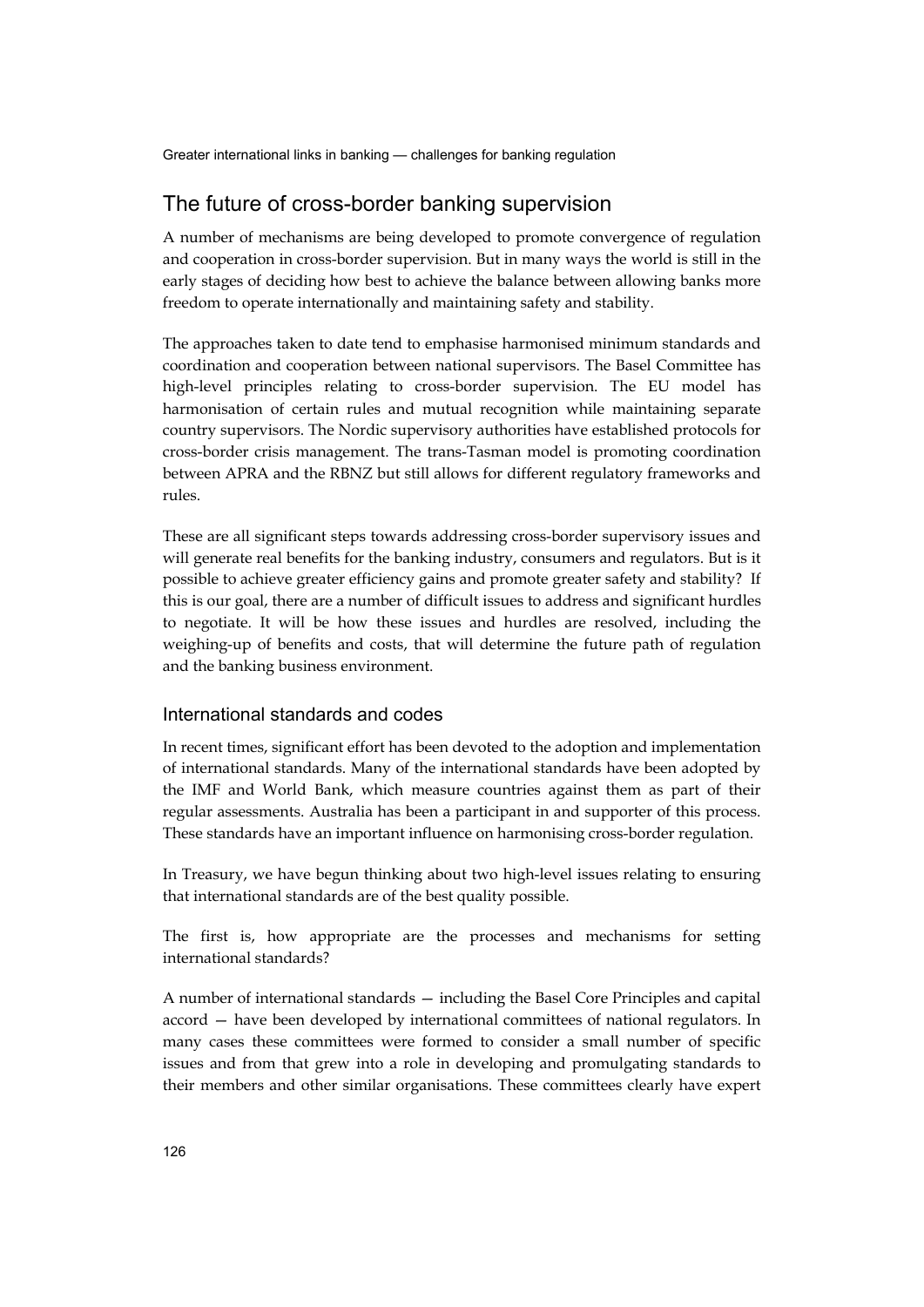knowledge in their fields and a worldwide range of experiences to draw on in developing standards.

But given the importance that these international standards are assuming in domestic policy formulation, there is a question of whether policy makers — financial policy agencies like the Treasury and finance ministries — might add value to the process of determining international standards. At the domestic level, policy makers have a key role in developing and deciding on legislation.

The IMF (2004) paper *Financial Sector Regulation: Issues and Gaps* covers the state of implementation of international standards and raises issues with respect to the design of standards. One policy challenge raised by the IMF is that standard setters can have a narrow or specific focus, rather than financial system-wide view. We think that there is scope to increase the role of policy makers in the specific standards setting bodies including where bodies of regulators set rules. This would bring a broader perspective — not just financial system-wide view but economy-wide — of the standards and should ultimately help to develop better standards.

The second high-level issue is the goal of the various international standards. In our view there are two main goals: setting out good regulatory practice to facilitate well-functioning markets (and confidence in those markets); and improving consistency in regulation across countries to assist cross-border business and flows, to reduce opportunities for regulatory arbitrage and to monitor contagion risks.

In general, these goals work in the same direction. However, some tensions have been recognised between the two objectives. The IMF, in the same paper mentioned previously, has noted that some standards can assume certain legal, policy and institutional conditions for financial sector regulation. These conditions may not be present in all countries and therefore the practices suggested may not be most appropriate. One response to this has been that standards often allow flexibility in implementation so that countries can adapt the standards to their own circumstances. However, as the IMF points out, there is a tension between allowing flexibility and the goal of international harmonisation.

We do not have answers to these tensions. However we consider that it is important for standard setters when determining international standards, and for national governments when adopting them, to address these issues thoroughly to ensure that the ultimate objectives are clear and that the correct balance is struck between the objectives.

For example, in Australia's implementation of International Financial Reporting Standards, a strategic decision was made that the Australian Accounting Standards Board be permitted to adapt an international standard if it is in the national interest to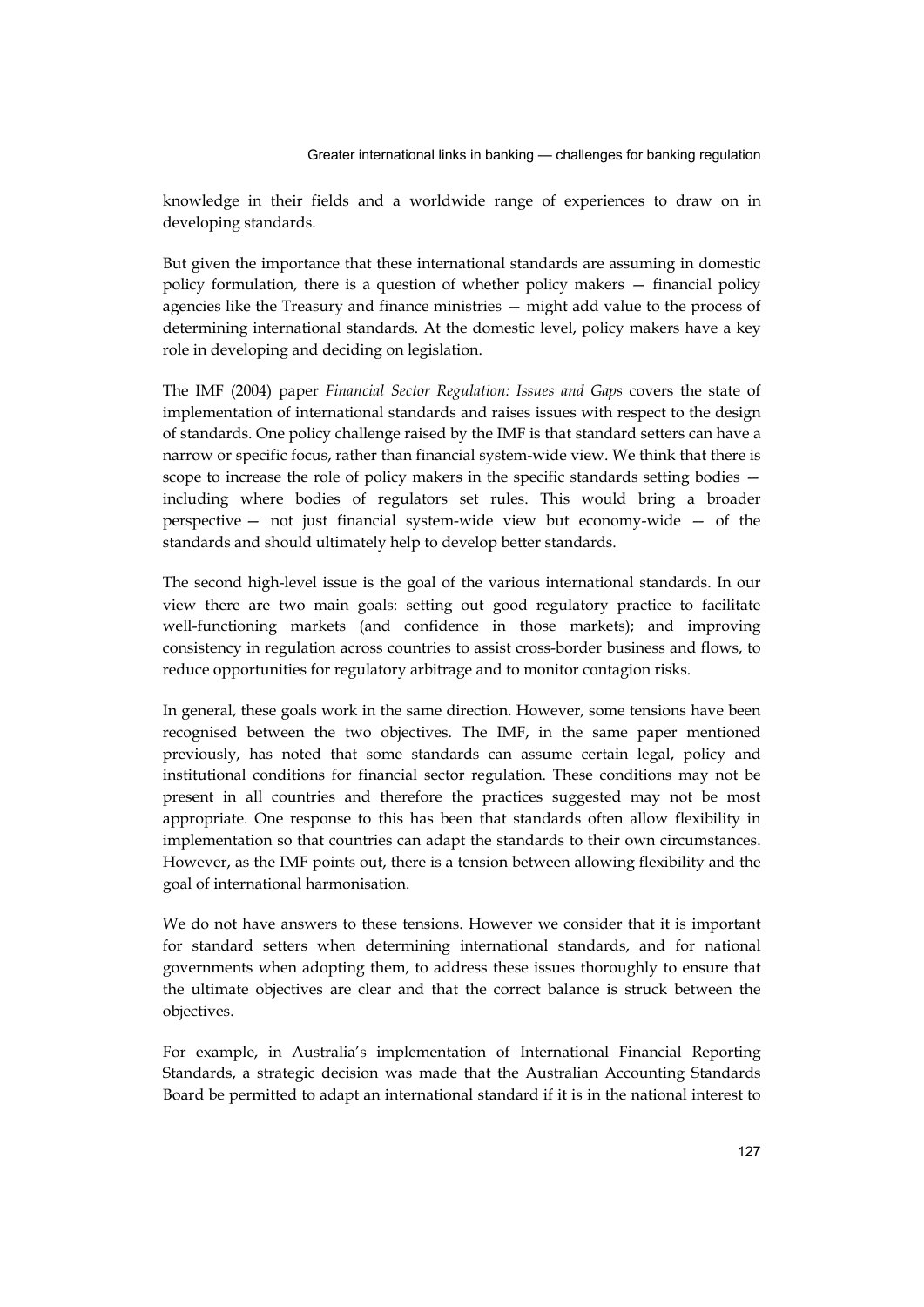do so. Judging when a domestic concern is weighty enough to warrant a deviation from the international standards is not always an easy task. Too many domestic deviations would undermine the benefits that flow from implementing the international rules.

#### Practical integration issues

There are also more 'hands on' or practical issues that arise in any circumstance where we wish to achieve greater integration of banking regulation across borders particularly if the end goal is complete integration, such as one set of rules or one supervisory approach or, perhaps, one regulator.

Any international regulatory harmonisation encounters the issue of governments wanting to protect their sovereignty and national interests. Consequently, regulatory models that require governments to forego independent rule-making ability and independent responses to regulatory matters may not be attractive, and it is often difficult to convince constituents in all participating countries of the benefits (and, indeed, every country may not benefit from particular proposals). This is particularly so in an area such as banking regulation where the costs associated with a crisis can be substantial. It is here that those with an interest in achieving greater regulatory harmonisation have a role in advancing arguments for it and building support. Australia and New Zealand, being only two countries and having similar characteristics, should have a greater chance of achieving agreement than larger country groupings.

The issues of sovereignty and national interest often arise because of existing differences between countries, including their political structures and regulatory frameworks and philosophies. For example, in the trans-Tasman context, depositor preference plays an important role in determining the approach to supervision in Australia but New Zealand is not attracted to models that provide preference to national depositors over other bank creditors. To achieve one set of rules there would need to be compromises, on the balance of overall objectives where these differ in existing regulatory frameworks and on the instruments to achieve those objectives.

Even if these issues were overcome, implementing the same rules the same way in different countries can often be a challenge. Any differences that arise in implementation can reduce the benefits achieved from having the same rules. As was noted earlier, this has been an issue in the EU member states.

One method of encouraging consistent implementation is a single multi-country regulator or an overarching body above national regulators. This would require even closer cooperation and commitment between countries than a single set of rules and may only have limited practical applicability — such as in an economic and political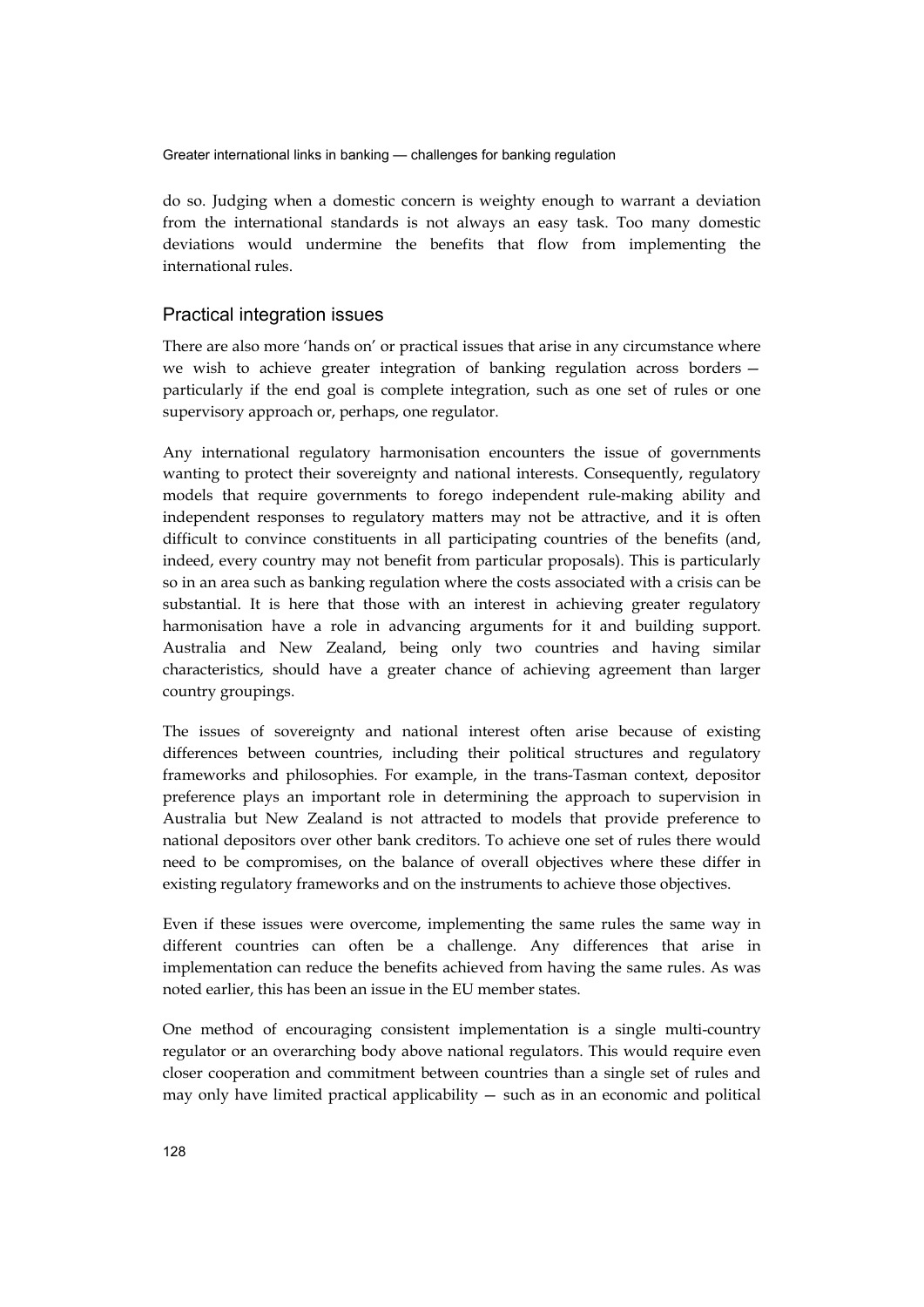union like the EU and, possibly, Australia and New Zealand. Indeed, Australia and New Zealand have started down this path in other areas of regulation with the formation of the Trans-Tasman Accounting Standards Advisory Group and negotiations for a single regulator for therapeutic goods.

Then there are issues regarding governance, accountability and funding. A single set of rules or single regulator raises the governance questions of who the standard setting bodies or regulators are, who the members of the bodies are such that they fairly protect the interests of all countries, who appoints the members, and who resolves disputes. Accountability raises questions of who the bodies are answerable to — that is, can a single body function well if it answers to multiple parliaments or if individual members answer to different parliaments? The funding issues involve deciding who pays for the running costs of the standard setter or supervisor and who bears the potential costs of any crisis intervention or failure.

It is also the case that banking, and its regulation, do not operate in a vacuum. Other laws, such as taxation, insolvency, corporations and financial reporting, can have a large influence on the operation of banks. It may be that differences in these laws between countries can prevent banking prudential regulation from converging. Requiring other areas of law to converge before you can agree on one set of prudential rules for banking adds substantial complexity to the task.

## **Conclusion**

These are difficult policy issues that pose challenges for decision makers and legislators. The European experience suggests that full integration can be a slow process and any efficiency and other gains may take time to materialise. Other areas of the trans-Tasman relationship show what might be possible.

The degree of business integration in the banking sector and the potential benefits of regulatory integration suggest that work to underpin a vision of a supervisory framework that reflects the level of interdependence of banking markets should continue. And indeed, with the Trans-Tasman Council on Banking Supervision still having major parts of its work programme ahead of it, we will continue to work with our New Zealand colleagues to ensure that our countries achieve the goal of a 'seamless regulatory environment'.